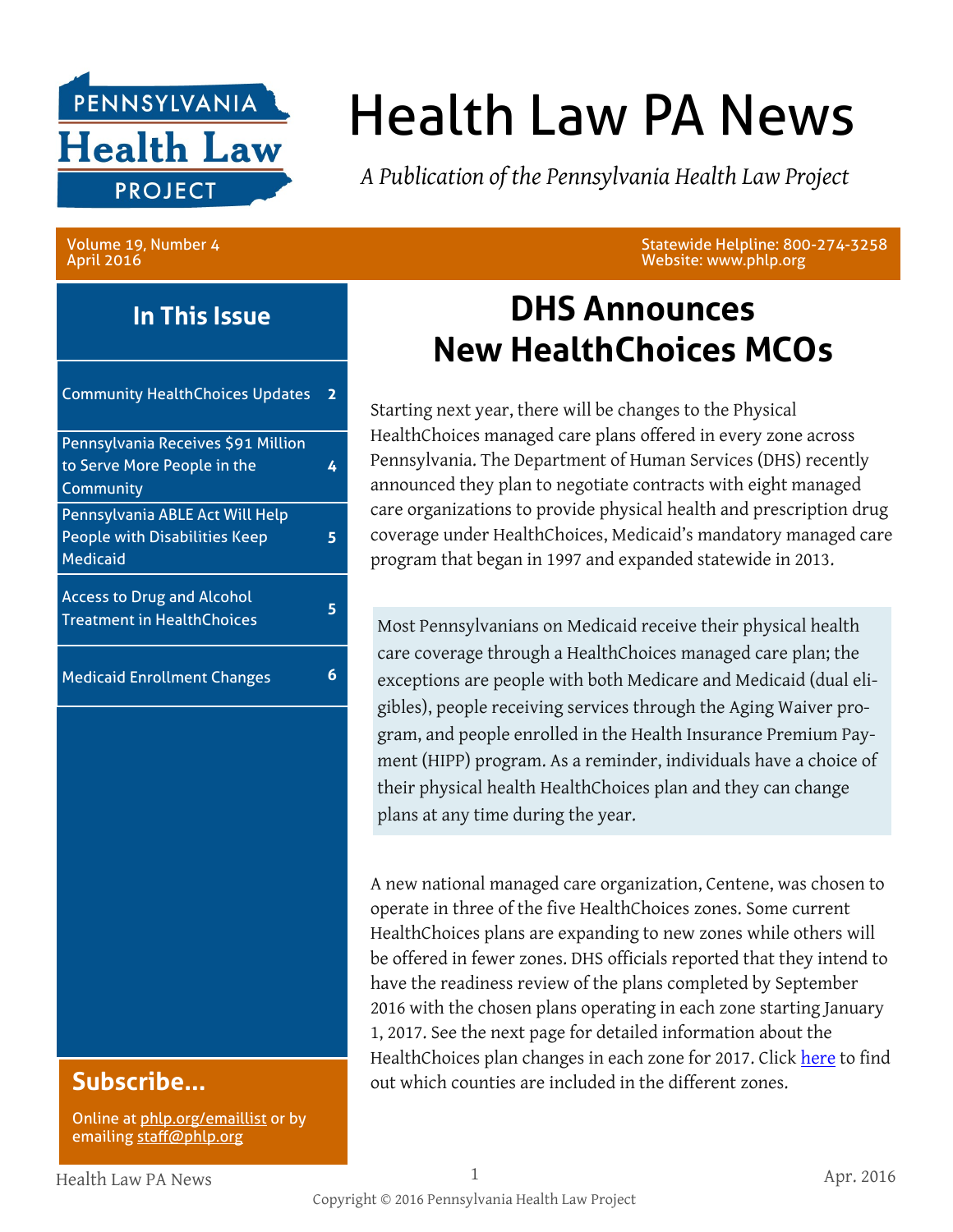| <b>Lehigh/Capitol Zone</b>                                                                                                                                                                        | <b>New East Zone</b>                                                                                                                                     |                                                                                                                                                                                                    | <b>New West Zone</b>                                                                                                        |
|---------------------------------------------------------------------------------------------------------------------------------------------------------------------------------------------------|----------------------------------------------------------------------------------------------------------------------------------------------------------|----------------------------------------------------------------------------------------------------------------------------------------------------------------------------------------------------|-----------------------------------------------------------------------------------------------------------------------------|
| Aetna Better Health<br><b>AmeriHealth Caritas</b><br><b>Gateway Health Plan</b><br><b>United Healthcare</b><br><b>UPMC</b> for You<br><b>Centene (Pennsylvania</b><br><b>Health and Wellness)</b> | Aetna Better Health<br><b>AmeriHealth Caritas</b><br><b>Northeast</b><br><b>Geisinger Health Plan</b><br><b>United Healthcare</b><br><b>UPMC for You</b> |                                                                                                                                                                                                    | Aetna Better Health<br><b>AmeriHealth Caritas</b><br>Gateway Health Plan<br><b>UPMC</b> for You<br><b>United Healthcare</b> |
| <b>Southeast Zone</b>                                                                                                                                                                             |                                                                                                                                                          | <b>Southwest Zone</b>                                                                                                                                                                              |                                                                                                                             |
| Aetna Better Health<br><b>Health Partners</b><br><b>Keystone First</b><br><b>United Healthcare</b><br><b>Centene (Pennsylvania Health and</b><br><b>Wellness</b> )<br><b>UPMC for You</b>         |                                                                                                                                                          | Aetna Better Health<br><b>Gateway Health Plan</b><br><b>United Healthcare</b><br><b>UPMC</b> for You<br><b>AmeriHealth Caritas</b><br><b>Centene (Pennsylvania Health and</b><br><b>Wellness</b> ) |                                                                                                                             |

New plans as of 1/1/2017 in bold; strikethough for plans that will no longer be offered as of 1/1/2017

Stay tuned to future newsletters for more information about other changes to HealthChoices physical health care coverage as the new contracts go into effect.

# **Community HealthChoices Updates**

#### Advocacy Regarding Enrollment

In past weeks, consumers of long term services and supports and their advocates submitted a joint [letter](http://www.phlp.org/wp-content/uploads/2016/05/Letter-to-Dallas-re-IEB-and-IEE.pdf) to the Department of Human Services (DHS) Secretary Dallas outlining concerns related to the Community HealthChoices (CHC) enrollment process - specifically regarding the lack of opportunity to review the details and submit comments on this aspect of the program. Almost 40 individuals and organizations signed on to the letter! In response, the Deputy Secretary for the Office of Long Term Living (OLTL) has agreed to meet with consumer advocates in early May to discuss the concerns raised in the letter.

Readers are likely aware that Community HealthChoices begins in less than eight months in Southwestern Pennsylvania. As discussed in past newsletters, almost 100,000 people in the region with both Medicare and Medicaid (dual eligibles) as well as people who meet a nursing home level of care and are enrolled in the Aging, Attendant Care, COMMCare, Independence, and OBRA Waivers or who are getting Medicaid covered nursing home care will have to enroll into a managed care plan that will provide their Medicaid and long term care coverage. CHC will eventually expand statewide by 2019.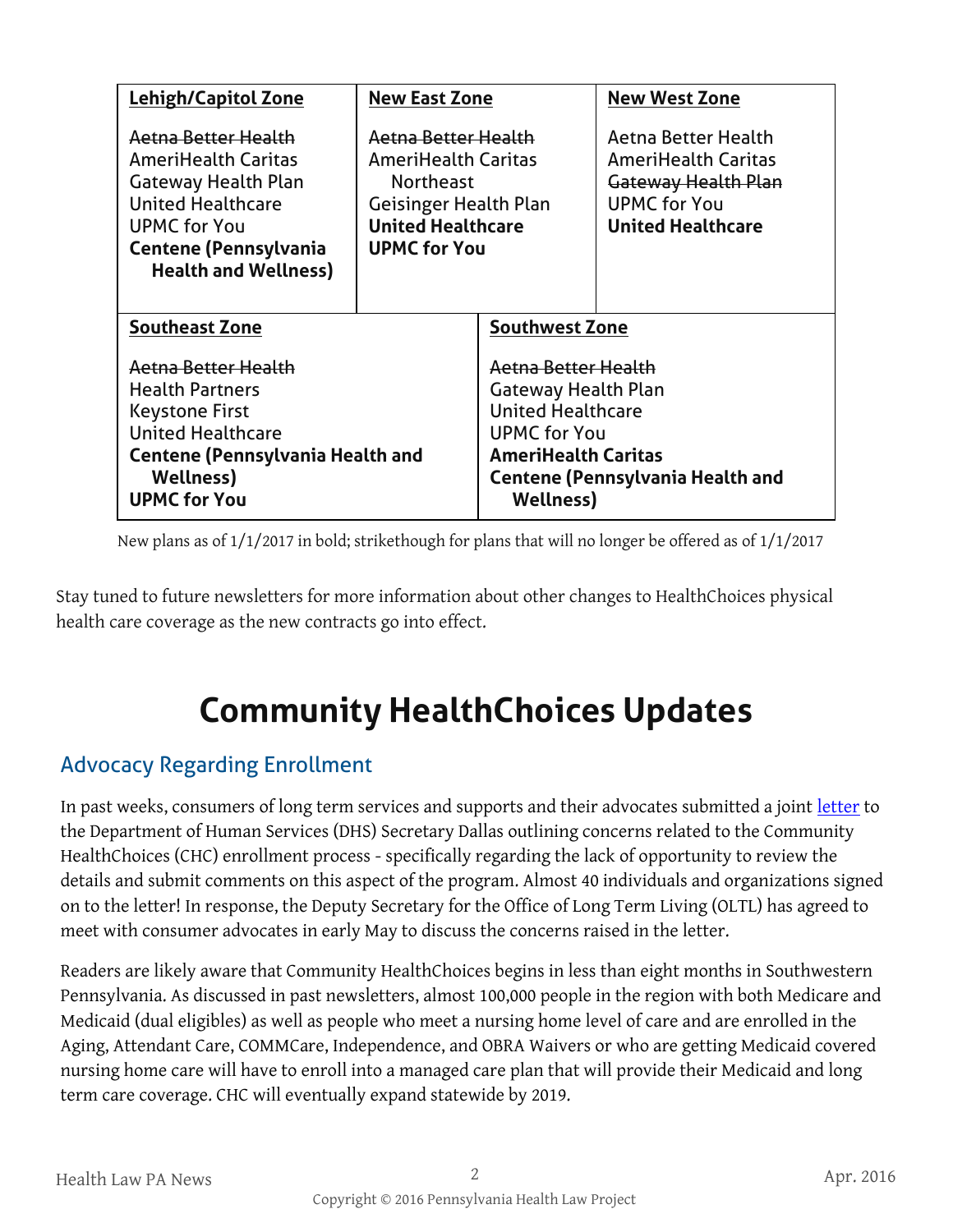OLTL plans to use an Independent Enrollment Entity to help individuals select a CHC plan and to handle applications from individuals seeking long term care services. The state plans to issue a Request for Proposal (RFP) in May seeking an entity to handle these tasks. However, no draft RFP has been issued for review and comment nor has there been any opportunity for DHS Advisory Committees or the public to hear the details of the Enrollment Entity's role and responsibilities under CHC. This lack of transparency is concerning because CHC makes major changes to how Medicaid and long-term care coverage are delivered in Pennsylvania and because the role of the enrollment entity will be greatly expanded beyond what it is now. Consumers and advocates are urging that a draft RFP be made available for review and comment before it is finalized and released for bidding.

Because the start date for CHC in the Southwest is fast approaching, DHS has entered into an emergency procurement with Maximus (currently the Independent Enrollment Broker for OLTL waivers) to also act temporarily as the Independent Enrollment Entity when CHC starts. Again, this was done with no public notice or opportunity to comment. Consumers and advocates are concerned about Maximus' ability to perform the expanded functions required by CHC that would begin this Fall. As a result, they are pushing for the opportunity to influence the terms of this emergency procurement and also recommending that DHS create a readiness review committee, involving consumers and other stakeholders, to help ensure that Maximus will be ready and able to perform all of their new responsibilities before CHC rolls out.

We will update readers about any developments related to Community HealthChoices Enrollment in future newsletters!

#### More Opportunities for Public Comment

Despite the lack of opportunity to comment on the enrollment issues noted above, DHS has issued other documents related to Community HealthChoices that are currently available for public comment.

**Draft MIPPA Agreement**: These are written agreements entered into between Medicare Special Needs Plans for dual eligibles and each state within which they operate. The MIPPA Agreement covers certain aspects of the Medicare Plan's operation including its service area, which dual eligible beneficiaries can be enrolled, the plan's responsibilities for providing or arranging Medicaid benefits, cost-sharing protections that apply to its members, and Medicaid provider information sharing. DHS plans to use the MIPPA agreements to enhance coordination of care for dual eligibles who are enrolled in both a Medicare Special Needs Plan for dual eligibles and a Community HealthChoices plan offered by the same insurance company. The draft agreement is available <u>here</u>. **Comments can be submitted until May 4, 2016.** 

**Draft Waiver Request**: In order to operate the Community HealthChoices program, Pennsylvania needs to obtain federal approval of its planned changes. DHS is seeking this approval through a Waiver amendment that details the proposed changes. This [draft Waiver amendment](http://www.dhs.pa.gov/citizens/communityhealthchoices/waiverapplication/index.htm#.VyKF4FYrJMx) is now available to review and comment. **The deadline for comments is May 23, 2016.** More information about submitting comments can be found [here.](http://www.dhs.pa.gov/citizens/communityhealthchoices/waiverapplication/index.htm#.Vx_Xz1YrJMw)

DHS is hosting two webinars in May for public input and discussion about the draft Waiver amendment. These are scheduled for **May 12th from 2-3:30pm** and **May 18th from 10-11:30am**. Registration is required. Click [here](http://www.dhs.pa.gov/citizens/communityhealthchoices/waiverapplication/index.htm#.Vx_Xz1YrJMw) for the links to register for either webinar.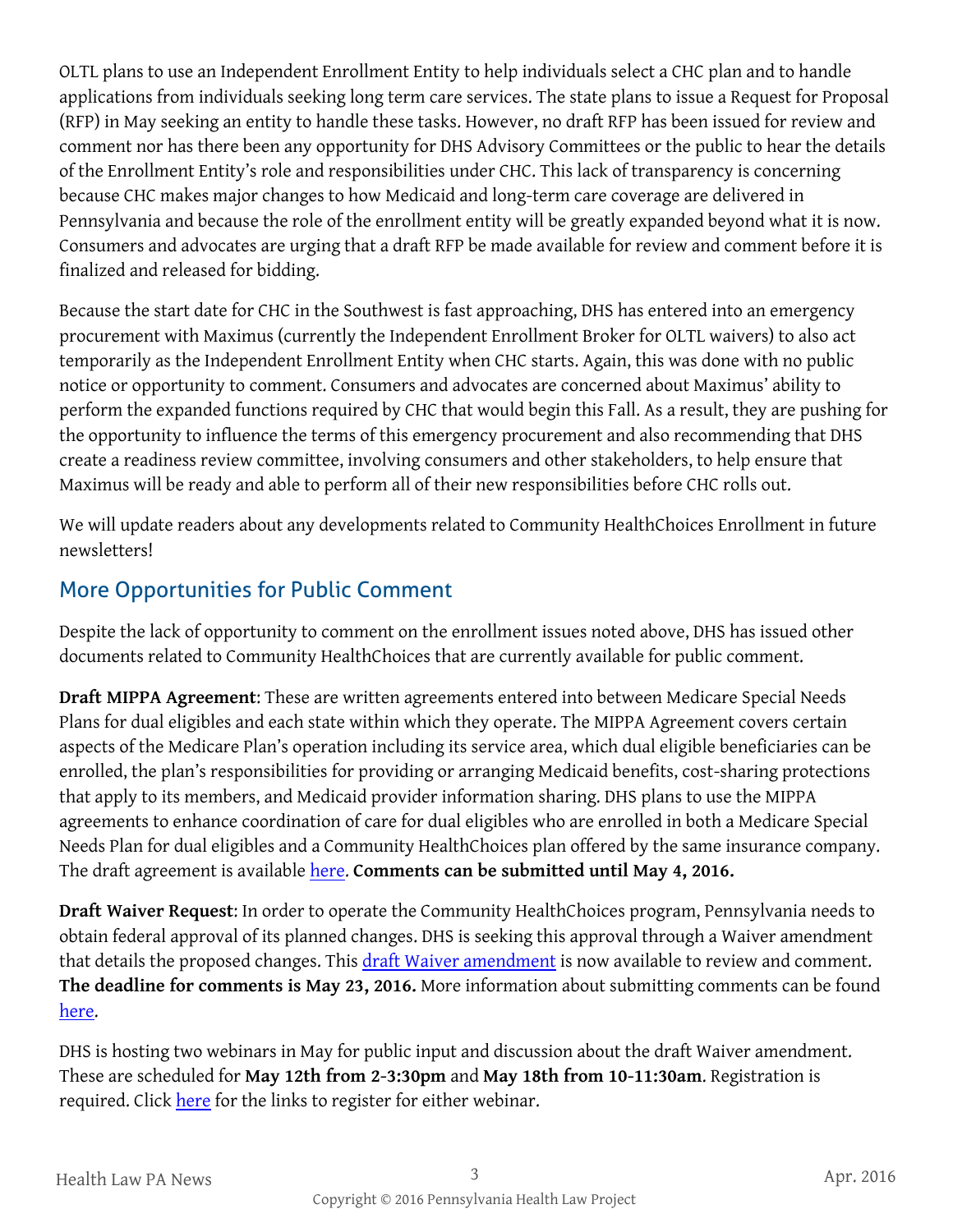# **Pennsylvania Receives \$91 Million to Serve More People in the Community**

The Department of Human Services (DHS) announced this month that Pennsylvania received a \$91 million "Money Follows the Person" Rebalancing Demonstration grant from the Centers for Medicare & Medicaid Services that runs through 2020.This federal funding will be used to transition older adults and individuals with disabilities from an institutional setting (e.g., nursing home) back into the community with home and community based services.

Pennsylvania has received Money Follows the Person funds since 2008 and has transitioned 2,333 people from institutions to community settings. DHS plans to transition another 1,172 individuals through the end of 2018.

The federal Money Follows the Person initiative was created because of the historic institutional bias in Medicaid for persons needing long term care services. In announcing this grant, DHS noted that 51 percent of those needing long term care in the state are being served in the community while the rest are in nursing facilities. This is despite the fact that most people would prefer to receive these services at home.

PA's goals for their Money Follows the Person program include:

- Increasing the use of home and community based services (HCBS) and reducing the use of institutional settings;
- Eliminating barriers that restrict the use of Medicaid funds so people can receive long-term care in the settings they prefer;
- Strengthening the ability of Medicaid programs to provide HCBS to people who choose to transition out of institutions; and
- Putting procedures in place to provide quality assurance and improvement of HCBS.

More information about this recent Money Follows the Person grant can be found [here.](http://www.media.pa.gov/Pages/DHS_details.aspx?newsid=201)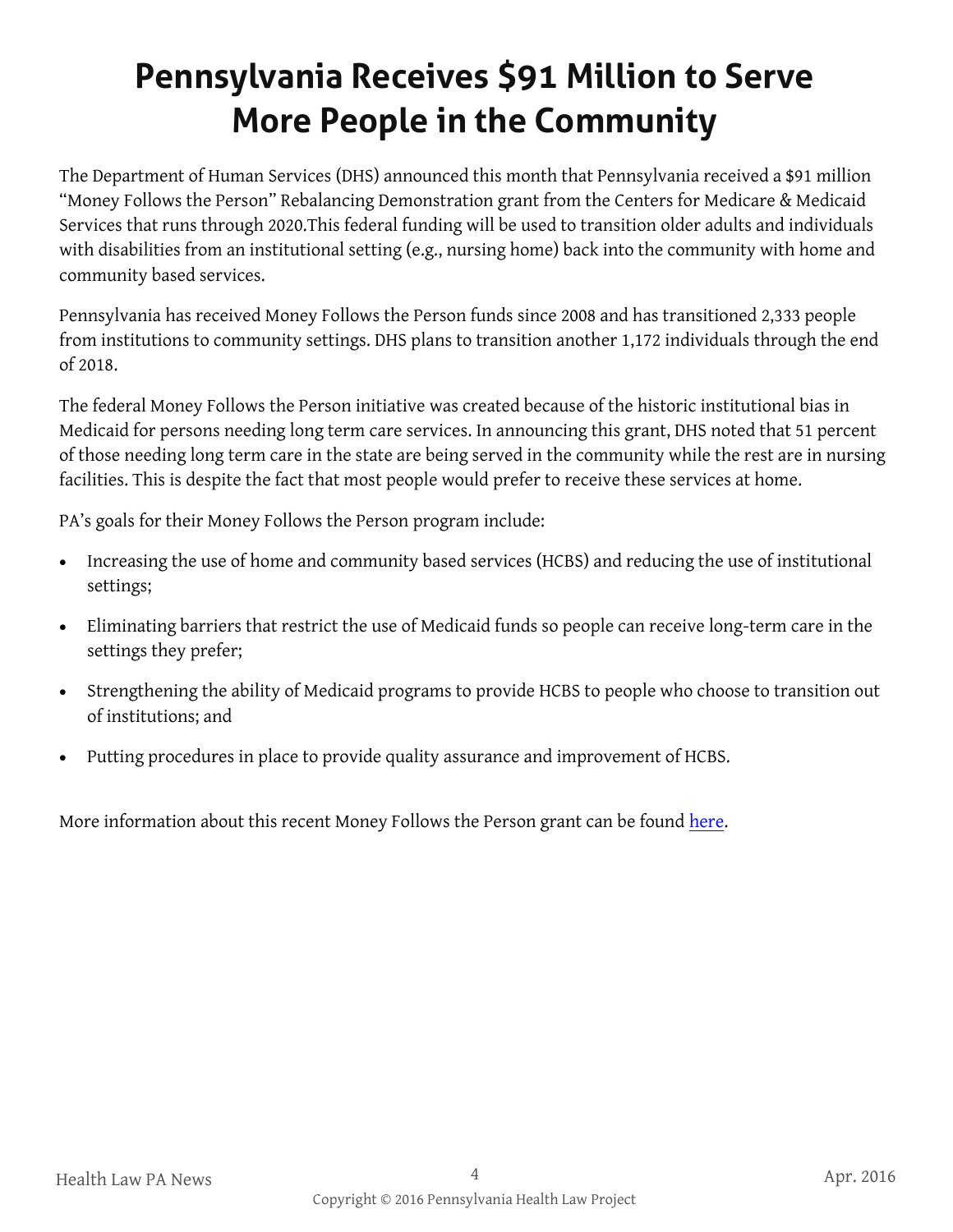## **Pennsylvania ABLE Act Will Help People with Disabilities Keep Medicaid**

Earlier this month, Governor Wolf signed the Pennsylvania Achieving a Better Life Experience (ABLE) Act into law. This [legislation](http://www.legis.state.pa.us/CFDOCS/Legis/PN/Public/btCheck.cfm?txtType=HTM&sessYr=2015&sessInd=0&billBody=S&billTyp=B&billNbr=0879&pn=1618) will allow people who have significant disabilities that started before age 26, and their families, to establish tax-free savings accounts to pay for needed supports such as housing and transportation. Funds in these accounts (up to \$100,000) will **not** be counted as a resource for public benefits such as Medicaid which currently has a \$2,000 resource limit for people with disabilities. Disability advocates praised the passage of the law noting that it will help those with disabilities participate more fully in the workforce without fear they will lose critical health benefits should they save more than \$2,000.

Federal ABLE Act legislation was passed in 2014 that allowed states to establish their own ABLE programs and offer ABLE accounts. The recently passed legislation allows Pennsylvania to develop its program. It is expected that Pennsylvanians will be able to start establishing ABLE savings accounts before the end of 2016. Click [here](http://www.thearcpa.org/able.html) for more information about ABLE Savings Accounts.

### **Access to Drug and Alcohol Treatment in HealthChoices**

In the midst of a national opioid epidemic, it is especially critical that Pennsylvanians dealing with drug or alcohol abuse or addiction have access to treatment. The vast majority of people on Medicaid receive their mental health and drug and alcohol services through a HealthChoices behavioral health managed care plan. This includes dual eligibles who have both Medicare and Medicaid.

The state has set out clear rules behavioral health plans must follow regarding when, where and what services must be available to members. PHLP has created a fact sheet detailing these rules that can be found [here.](http://www.phlp.org/wp-content/uploads/2016/04/DA-Access-Fact-Sheet.pdf) Questions regarding this fact sheet can be directed to Janice Meinert at 412-434-5637 or [jmeinert@phlp.org.](mailto:jmeinert@phlp.org)

Individuals who are having problems accessing drug and alcohol treatment or whose behavioral health plan is denying coverage of drug and/or alcohol treatment are encouraged to call PHLP's Helpline at 1-800-274- 3258.